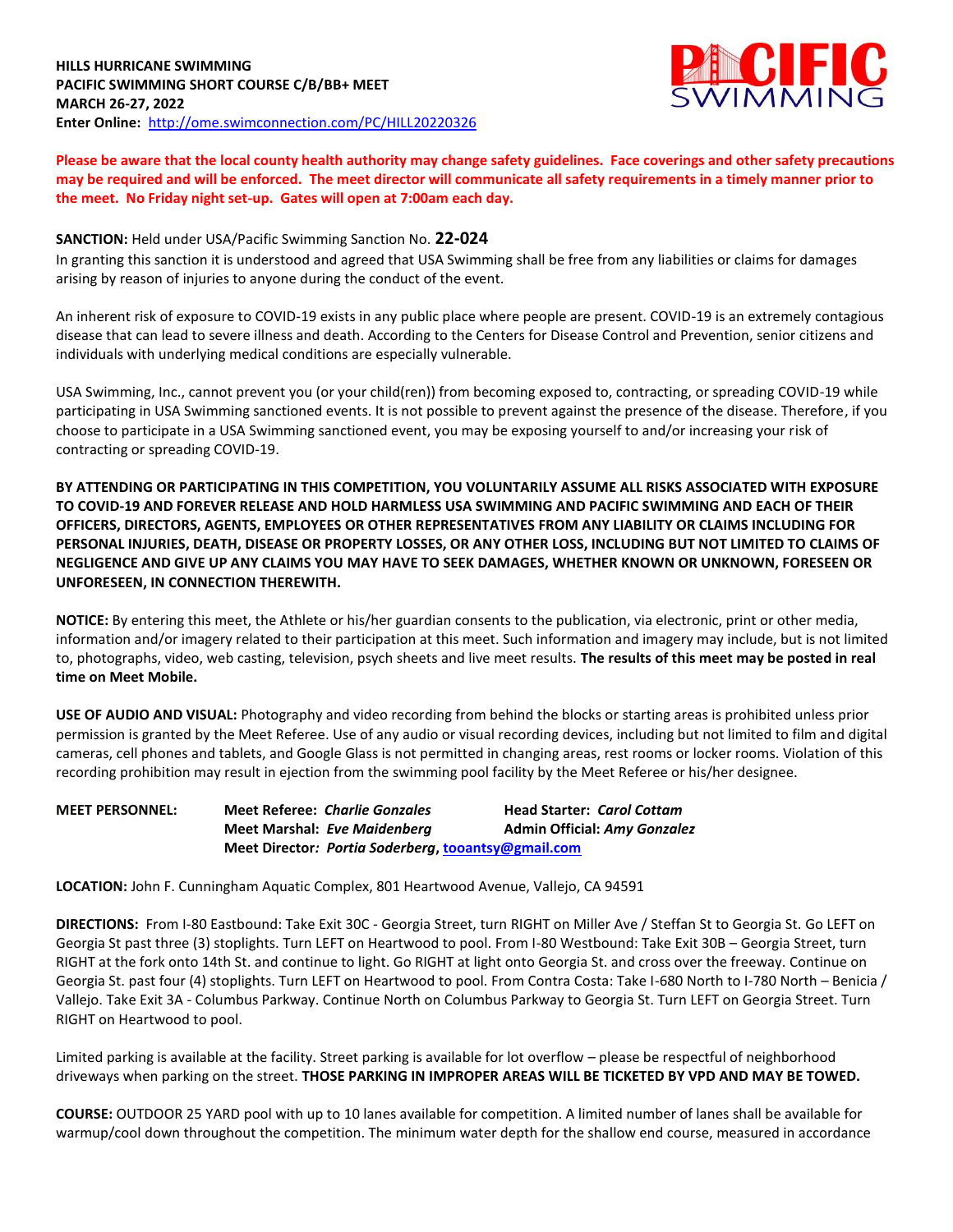with Article 103.2.3, is 6'0" at the start end and 6'0" at the turn end. In accordance with Article 104.2.2C(4) the competition course has been certified. A copy of the certification is on file with USA Swimming.

**TIME:** Meet begins at 9:00 AM each day. The competition course will be open for warm-ups from 7:30 to 8:45 AM. Special warm-up for 8 and under athletes only from 8:45-8:55 AM.

**RULES:** • Current USA and Pacific Swimming rules and warm-up procedures, including the Minor Athlete Abuse Prevention Policy (MAAPP) will govern the meet. A copy of these procedures will be posted at the Clerk-of-Course.

• The local facility's guidelines, restrictions, and interpretation of the local public health guidelines, including mask-wearing and social-distancing, shall be followed at this meet.

• All applicable adults participating in or associated with this meet, acknowledge that they are subject to the provisions of the USA Swimming Minor Athlete Abuse Prevention Policy ("MAAPP"), and that they understand that compliance with the MAAPP policy is a condition of participation in the conduct of this competition.

- All athletes 18 and older must have completed the Athlete Protection Training to be allowed to compete.
- All events are timed finals.
- All events will swim fast to slow.
- Athletes may compete in a maximum of **four (4) events per day**.
- All Athletes ages 12 and under should complete competition within four (4) hours.

• Entries will be accepted until the number of splashes exceeds the estimated timeline, per the "Four-Hour Rule," based on the Athletes age and gender.

- If local conditions warrant it the Meet Referee, with the concurrence of the Meet Director, may require a mandatory scratch down. Immediate cash refunds will be made for any mandatory scratches.
- All Coaches and Officials must wear their USA Swimming membership cards in a visible manner.
- Athletes in the 500 Free must provide their own timers and counters.
- **Athletes age 12 and under entering in the 500 free must meet the 11-12 USA-S "B" time standard.**

**ATTENTION HIGH SCHOOL ATHLETES:** If you are a high school athlete in season, you need to be Unattached from this meet. It is the athlete's responsibility to be Unattached from this meet. You can un-attach at the meet if necessary. This does not apply to athletes swimming under the rules of the Nevada Interscholastic Activities Association (NIAA).

**UNACCOMPANIED ATHLETES:** Any USA Swimming Athlete-Member competing at the meet must be accompanied by a USA Swimming Member-Coach for the purposes of Athlete supervision during warm-up, competition and warm-down. If a Coach-Member of the Athlete's USA Swimming Club does not attend the meet to serve in said supervisory capacity, it is the responsibility of the Athlete or the Athlete's legal guardian to arrange for supervision by a USA Swimming Member-Coach. The Meet Director or Meet Referee may assist the Athlete in making arrangements for such supervision; however, it is recommended that such arrangements be made in advance of the meet by the Athlete's USA Swimming Club Member-Coach.

**RACING STARTS:** Athletes must be certified by a USA Swimming member-coach as being proficient in performing a racing start or must start the race in the water. It is the responsibility of the Athlete or the Athlete's legal guardian to ensure compliance with this requirement.

**RESTRICTIONS:** • Smoking and the use of other tobacco products is prohibited on the pool deck, in the locker rooms, in spectator

- seating, on standing areas and in all areas used by Athletes, during the meet and during warm-up periods.
- Sale and use of alcoholic beverages is prohibited in all areas of the meet venue.
- No glass containers are allowed in the meet venue.
- No propane heater is permitted except for snack bar/meet operations.
- Marshals and signage will indicate areas designated for set-up. Anyone set-up in restricted areas of the pool deck, school campus, or within fire lanes will be required to re-locate.
- All shelters must be properly secured.
- Deck Changes are prohibited.

• Destructive devices, to include but not limited to, explosive devices and equipment, firearms (open or concealed), blades, knives, mace, stun guns and blunt objects are strictly prohibited in the swimming facility and its surrounding areas. If observed, the Meet Referee or his/her designee may ask that these devices be stored safely away from the public or removed from the facility. Noncompliance may result in the reporting to law enforcement authorities and ejection from the facility. Law enforcement officers (LEO) are exempt per applicable laws.

Operation of a drone, or any other flying apparatus, is prohibited over the venue (pools, Athlete/Coach areas, Spectator

- areas and open ceiling locker rooms) any time Athletes, Coaches, Officials and/or Spectators are present.
- Only athletes entered in the meet may use the competition or warm-down pool(s) at any time during the meet.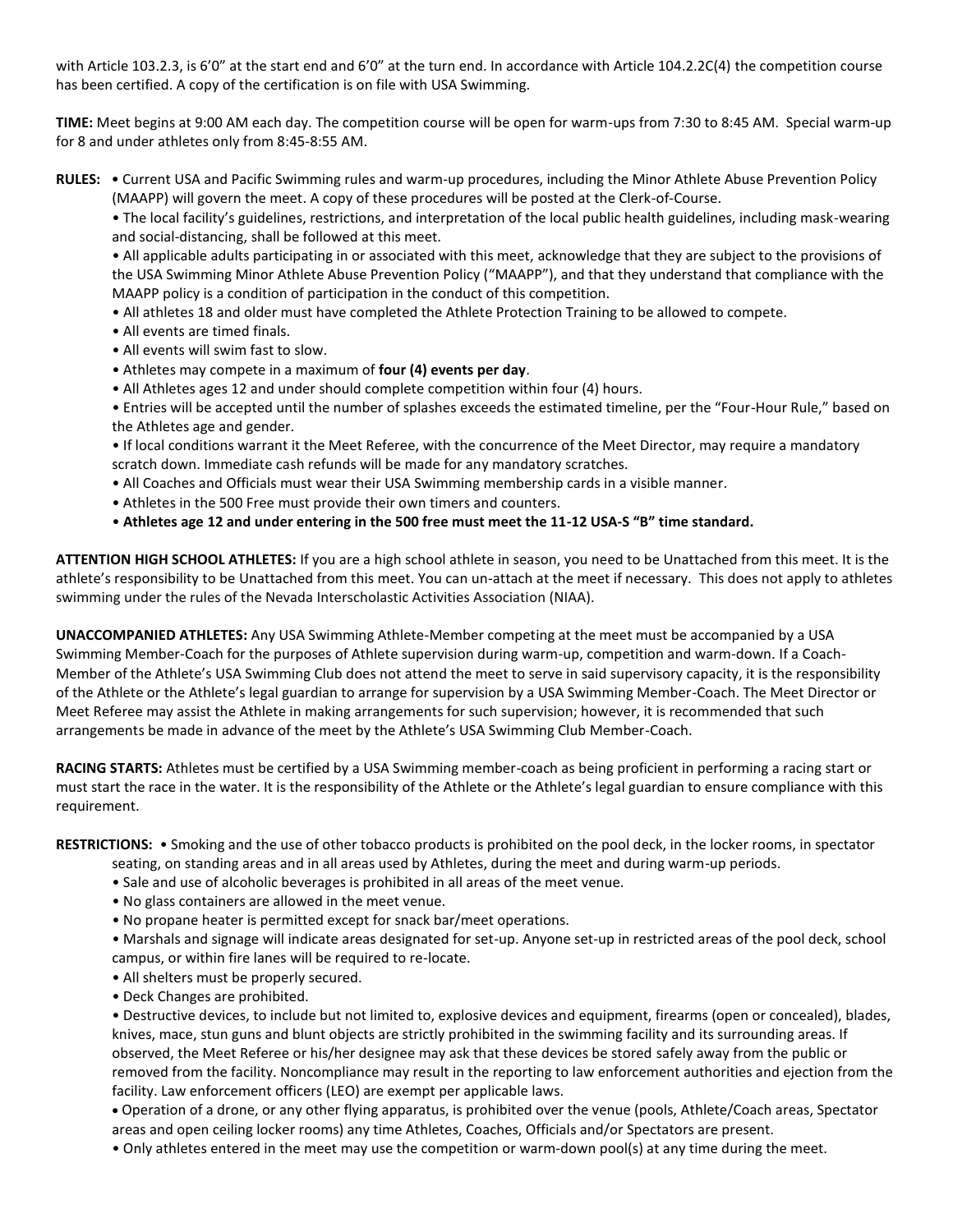**ELIGIBILITY:** • Athletes must be current members of USA Swimming and enter their name and registration number on the meet entry card as they are shown on their Registration Card. If this is not done, it may be difficult to match the Athlete with the registration and times database. The meet host will check all Athlete registrations against the SWIMS database and if not found to be registered, the Meet Director shall accept the registration at the meet (a \$10 surcharge will be added to the regular registration fee). Duplicate registrations will be refunded by mail.

• Athletes in the "BB" Division must have met at least USA Swimming Motivational "BB" minimum time standard. Athletes in the "B" Division must have met at least the listed "B" minimum time standard. All entry times slower than the listed "B" time standard will be in the "C" Division. For 8 & Under, athletes in the "A" division must have met at least the listed "A" time standard.

• Entries with "NO TIME" will NOT be accepted.

• Entry times submitted for this meet may be checked against a computer database and may be changed in accordance with Pacific Swimming Entry Time Verification Procedures.

• Athletes with a disability are welcome to attend this meet and should contact the Meet Director or Meet Referee regarding any special accommodations on entry times and seeding per Pacific Swimming policy.

- Athletes 19 years of age and over may compete in the meet for time only, no awards. Such Athletes must have met standards for the 17-18 age group.
- The Athlete's age will be the age of the Athlete on the first day of the meet.

**ONLINE ENTRIES:** To enter online go t[o http://ome.swimconnection.com/pc/hill20220326](http://ome.swimconnection.com/pc/hill20220326) to receive an immediate entry confirmation. This method requires payment by credit card. Swim Connection, LLC charges a processing fee for this service, equal to \$1 per Athlete plus 5% of the total Entry Fees. Please note that the processing fee is a separate fee from the Entry Fees. If you do not wish to pay the processing fee, enter the meet using a mail entry. Entering online is a convenience, is completely voluntary, and is in no way required or expected of an Athlete by Pacific Swimming. Online entries will be accepted through **Wednesday, March 16, 2022**, or until the meet has reached capacity, whichever comes first.

**MAILED OR HAND DELIVERED ENTRIES:** Entries must be submitted on the attached consolidated entry form, which must be filled out completely and legibly with Athlete's best times and delivered with payment in-full. Paper entries will be accepted if postmarked by Monday, March 14, 2022, or hand delivered by 6:30PM Wednesday, March 16, 2022, or until the meet has reached capacity, whichever comes first. Requests for confirmation of receipt of entries should include a self-addressed envelope.

**ENTRY FEES:** \$4.50 per event plus an \$8.00 participation fee per Athlete. Entries will be rejected if payment is not sent at time of request. No refunds will be made, except mandatory scratch downs.

## **Make check payable to**: **HILLS HURRICANE SWIMMING Mail/Hand deliver entries to: Hills Hurricane Swimming, 2400 Manzanita Dr. Oakland, CA 94611**

**CHECK-IN:** The meet will be deck seeded. Athletes must check-in at the Clerk-of-Course. No event shall be closed more than 30 minutes before the scheduled start of the session. Prior to 10:30AM, close of check-in for each event shall be no more than 60 minutes before the estimated time of the start of the first heat of the event. **Close of check-in for all remaining events for that day shall be at 10:30AM.** Athletes who do not check in will not be seeded and will not be allowed to compete in that event. Athletes who wish to scratch from an event after the close of check-in are requested to inform the Referee on the starting end of the competition course

**SCRATCHES:** Any athletes not reporting for or competing in an individual timed final event that they have checked in for shall not be penalized. Athletes who must withdraw from an event after it is seeded are requested to inform the referee immediately.

**AWARDS:** First through eighth places in each division (C, B & BB) will be awarded for the 9-10, 11-12, 13-14, 15-18 age groups. First through eighth place in each division (PC-C, PC-B, and PC-A) will be awarded for the 8 & Under age group. All athletes achieving an A time for the first time will be awarded a standard A medal, regardless of place achieved in the event. No awards will be given for athletes 19 years of age and older. Individual awards must be picked up at the meet; no awards will be mailed or distributed after the meet. The 500 freestyle events are not awarded.

**ADMISSION:** Free. Printed meet programs will be available for working Coaches and Officials only. Seedings and results may be posted on Meet Mobile.

**SNACK BAR & HOSPITALITY:** A snack bar may be available throughout the competition, if permitted by local mandates at the time of the meet. Coaches and working Officials will be provided snacks, beverages, and a lunch.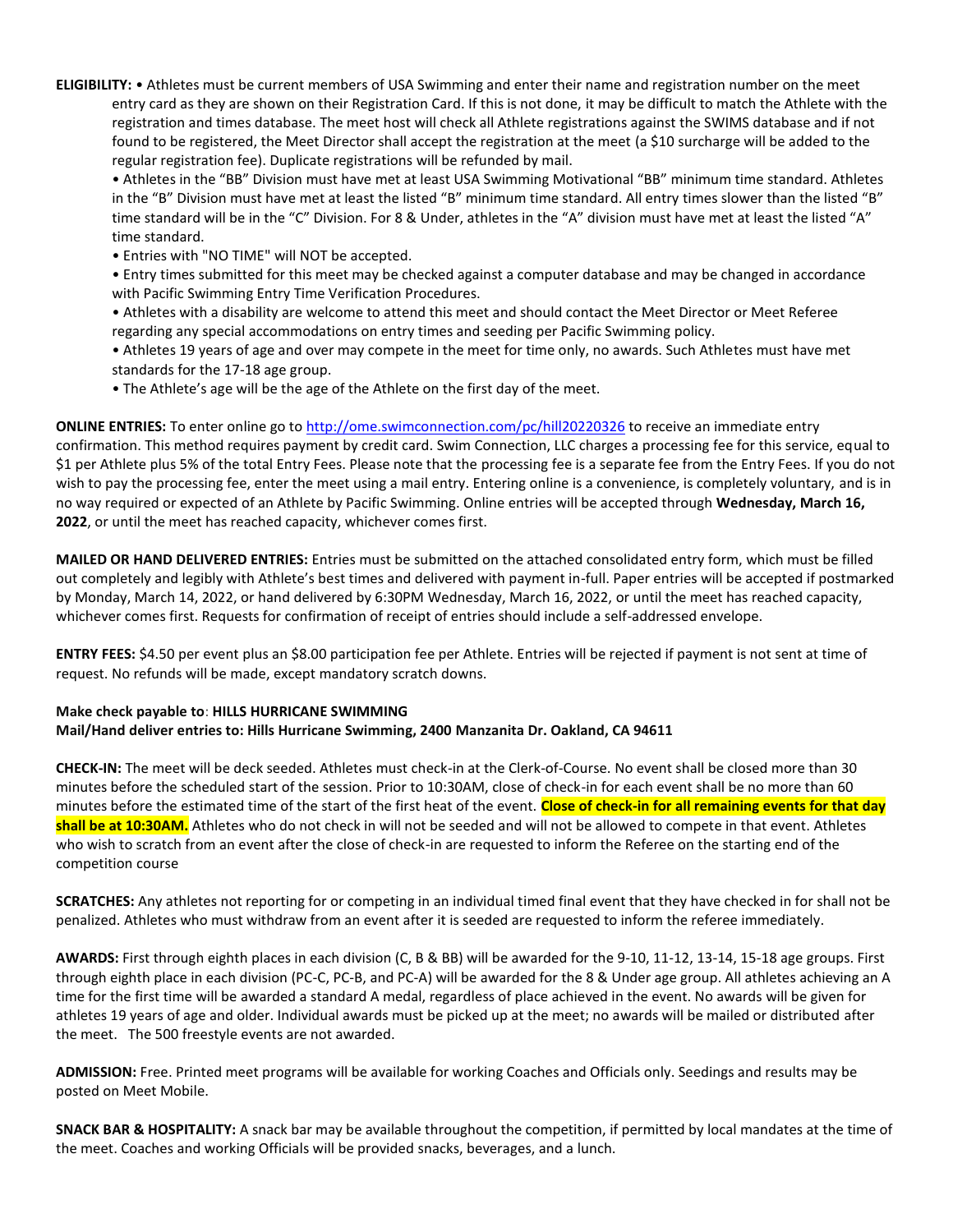**MISCELLANEOUS:** No overnight parking is allowed. Facilities will not be available or accessible before or after meet hours.

**MINIMUM OFFICIALS:** The Meet Referee shall conduct an inventory of Officials and shall compare the number of athletes entered against the number of Officials that worked representing each club per day of the meet. Those clubs that have not provided sufficient Officials in a day of the meet, in accordance with the table below, will be fined \$100 per missing Official per day.

| Number of athletes entered in meet<br>per club per day | Number of trained and carded officials<br>required |
|--------------------------------------------------------|----------------------------------------------------|
| $1 - 10$                                               |                                                    |
| $11 - 25$                                              |                                                    |
| 26-50                                                  |                                                    |
| $51 - 75$                                              |                                                    |
| 76-100                                                 |                                                    |
| Every 20 Athletes over 100                             |                                                    |

## **EVENT SUMMARY**

|               |               | <b>SATURDAY</b> |            | <b>SUNDAY</b> |                |           |            |  |  |
|---------------|---------------|-----------------|------------|---------------|----------------|-----------|------------|--|--|
| 8 & UN        | $9 - 10$      | $11 - 12$       | 13 & UP    | 8 & UN        | $9 - 10$       | $11 - 12$ | 13 & UP    |  |  |
| 100 IM        | 100 IM        | 100 IM          | 200 IM     | 100 Free      | <b>100 Fly</b> | 200 Fly   | 200 Free   |  |  |
| <b>50 Fly</b> | <b>50 Fly</b> | 100 Fly         | 200 Fly    | 50 Breast     | 100 Breast     | 50 Breast | 100 Breast |  |  |
| 50 Free       | 100 Free      | 50 Free         | 100 Free   | 25 Free       | 50 Free        | 100 Free  | 50 Free    |  |  |
| 25 Breast     | 100 Breast    | 100 Breast      | 200 Breast | 25 Back       | 100 Back       | 50 Back   | 200 Back   |  |  |
|               |               | 500 Free*       | 100 Back   |               |                | 500 Free* | 100 Fly    |  |  |
|               |               |                 |            |               |                |           |            |  |  |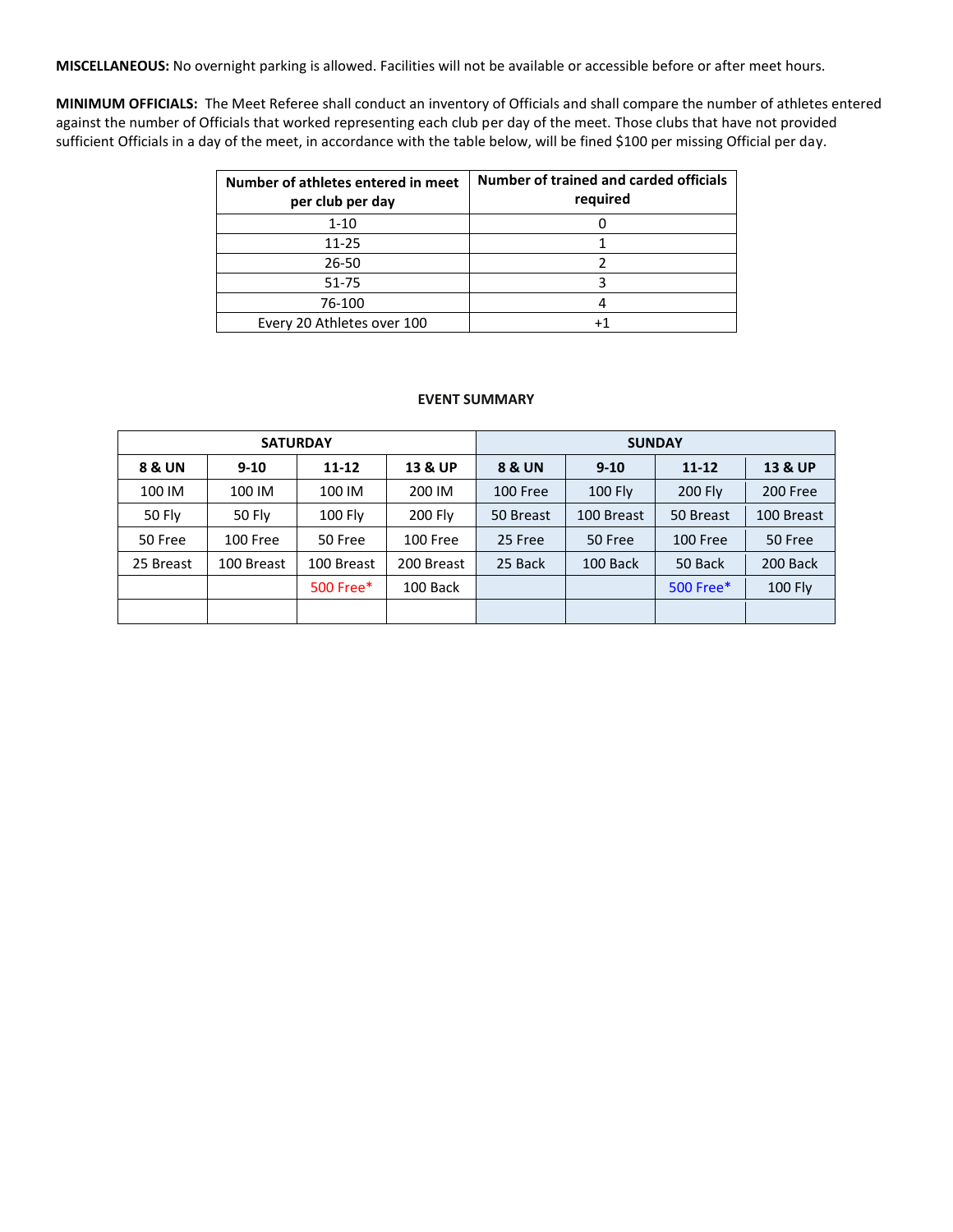## **EVENTS**

|              | Saturday, March 26 |                | Sunday, March 27 |                    |
|--------------|--------------------|----------------|------------------|--------------------|
| Event#       | Event              | Event#         | Event#           | Event              |
| $\mathbf{1}$ | 13 & UP 200 I.M.   | $\overline{2}$ | 37               | 13 & UP 200 Free   |
| 3            | 11-12 100 I.M.     | 4              | 39               | 11-12 200 Fly      |
| 5            | 9-10 100 I.M.      | 6              | 41               | 9-10 100 Fly       |
| 7            | 8 & UN 100 I.M.    | 8              | 43               | 8 & UN 100 Free    |
| 9            | 13 & UP 200 Fly    | 10             | 45               | 13 & UP 100 Breast |
| 11           | 11-12 100 Fly      | 12             | 47               | 11-12 50 Breast    |
| 13           | 9-10 50 Fly        | 14             | 49               | 9-10 100 Breast    |
| 15           | 8 & UN 50 Fly      | 16             | 51               | 8 & UN 50 Breast   |
| 17           | 13 & UP 100 Free   | 18             | 53               | 13 & UP 50 Free    |
| 19           | 11-12 50 Free      | 20             | 55               | 11-12 100 Free     |
| 21           | 9-10 100 Free      | 22             | 57               | 9-10 50 Free       |
| 23           | 8 & UN 50 Free     | 24             | 59               | 8 & UN 25 Free     |
| 25           | 13 & UP 200 Breast | 26             | 61               | 13 & UP 200 Back   |
| 27           | 11-12 100 Breast   | 28             | 63               | 11-12 50 Back      |
| 29           | 9-10 50 Breast     | 30             | 65               | 9-10 100 Back      |
| 31           | 8 & UN 25 Breast   | 32             | 67               | 8 & UN 25 Back     |
| 33           | 13 & UP 100 Back   | 34             | 69               | 13 & UP 100 Fly    |
| 35           | 11-12 500 Free     |                |                  | *11-12 500 Free    |

|                | Saturday, March 26 |                |        | Sunday, March 27   |        |
|----------------|--------------------|----------------|--------|--------------------|--------|
| Event#         | Event              | Event#         | Event# | Event              | Event# |
| $\mathbf{1}$   | 13 & UP 200 I.M.   | $\overline{2}$ | 37     | 13 & UP 200 Free   | 38     |
| 3              | 11-12 100 I.M.     | 4              | 39     | 11-12 200 Fly      | 40     |
| 5              | 9-10 100 I.M.      | 6              | 41     | 9-10 100 Fly       | 42     |
| $\overline{7}$ | 8 & UN 100 I.M.    | 8              | 43     | 8 & UN 100 Free    | 44     |
| 9              | 13 & UP 200 Fly    | 10             | 45     | 13 & UP 100 Breast | 46     |
| 11             | 11-12 100 Fly      | 12             | 47     | 11-12 50 Breast    | 48     |
| 13             | 9-10 50 Fly        | 14             | 49     | 9-10 100 Breast    | 50     |
| 15             | 8 & UN 50 Fly      | 16             | 51     | 8 & UN 50 Breast   | 52     |
| 17             | 13 & UP 100 Free   | 18             | 53     | 13 & UP 50 Free    | 54     |
| 19             | 11-12 50 Free      | 20             | 55     | 11-12 100 Free     | 56     |
| 21             | 9-10 100 Free      | 22             | 57     | 9-10 50 Free       | 58     |
| 23             | 8 & UN 50 Free     | 24             | 59     | 8 & UN 25 Free     | 60     |
| 25             | 13 & UP 200 Breast | 26             | 61     | 13 & UP 200 Back   | 62     |
| 27             | 11-12 100 Breast   | 28             | 63     | 11-12 50 Back      | 64     |
| 29             | 9-10 50 Breast     | 30             | 65     | 9-10 100 Back      | 66     |
| 31             | 8 & UN 25 Breast   | 32             | 67     | 8 & UN 25 Back     | 68     |
| 33             | 13 & UP 100 Back   | 34             | 69     | 13 & UP 100 Fly    | 70     |
| 35             | 11-12 500 Free     |                |        | *11-12 500 Free    | 72     |

**\* Athletes age 11-12 and under entering in the 500 free must meet the 11-12 USA-S "B" time standard (Girls: 7:08.79, Boys: 6:57.29). Girls 500 Freestyle will be swum on Saturday. Boys 500 Freestyle will be swum on Sunday. The 500 Freestyle is not awarded. All 500 Freestyle Athletes must provide their own timers and lap counters.**

Use the following URL to find the time standards: <http://www.pacswim.org/swim-meet-times/standards>